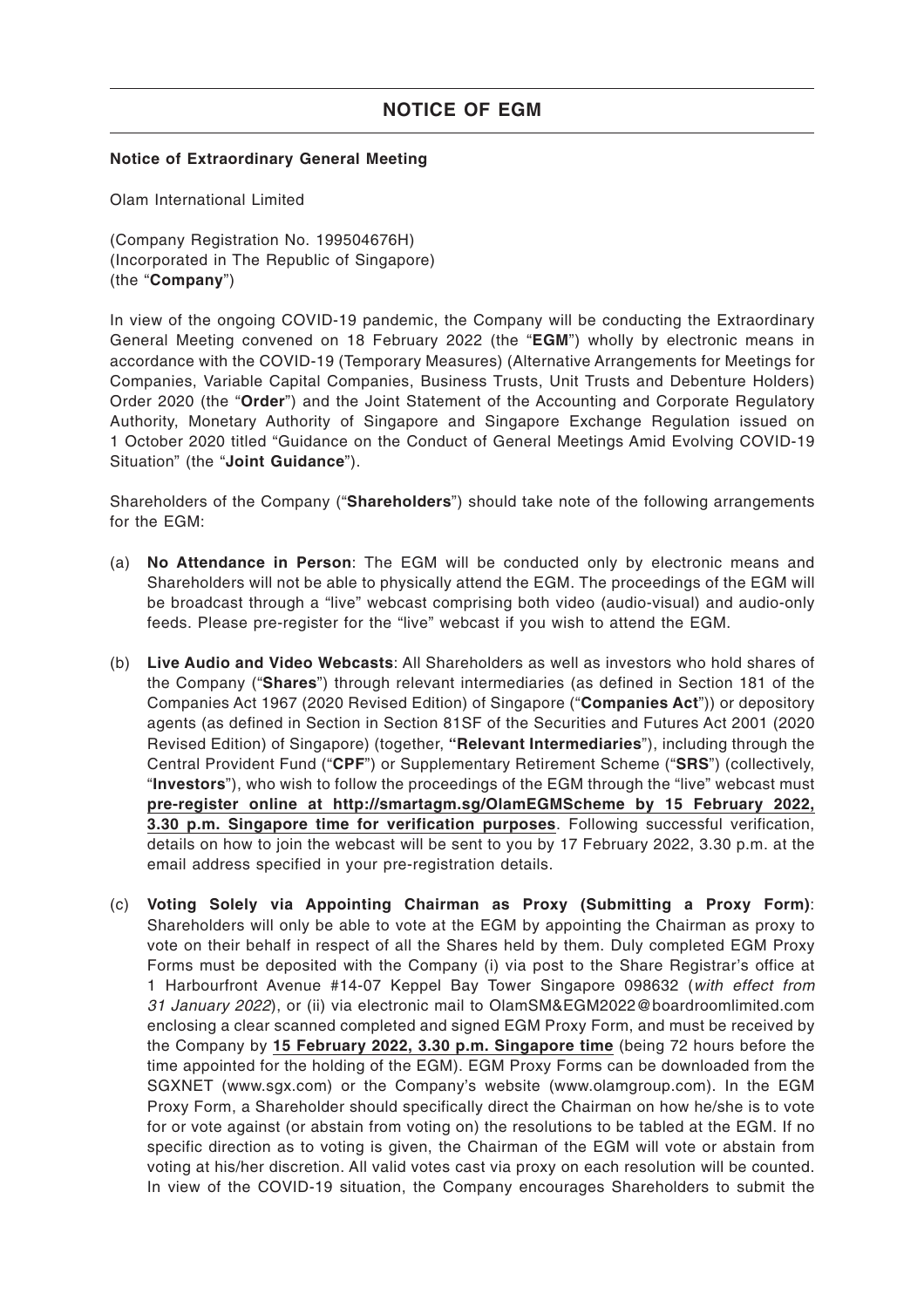## **NOTICE OF EGM**

completed and signed EGM Proxy Form via electronic mail. The Company may reject any instrument appointing a proxy lodged if the Shareholder appointing the proxy is not shown to have Shares entered against his/her name in the Depository Register as at 72 hours before the time appointed for holding the EGM (as the case may be) as certified by The Central Depository (Pte) Limited to the Company.

- (d) **Submission of Questions**: All Shareholders and Investors can submit questions relating to the business of the EGM up till **9 February 2022, 3.30 p.m. Singapore time** either (i) via post to Boardroom Corporate & Advisory Services Pte Ltd, the Company's Share Registrar's office at 1 Harbourfront Avenue #14-07 Keppel Bay Tower Singapore 098632 (with effect from 31 January 2022), or (ii) via electronic mail to OlamScheme@olamagri.com. The Company will endeavour to respond to substantial and relevant questions so received by 12 February 2022 at 3.00 p.m. (via an announcement on the SGXNET and the Company's website). Alternatively, Shareholders who participate in the webcast of the Scheme Meeting and the EGM will be able to ask questions "live" via a "chatbox" which will be made available to the Shareholders to type in their questions during the webcast.
- (e) **Voting by Investors holding Shares through Relevant Intermediaries (including CPF and SRS investors)**: Investors holding Shares through Relevant Intermediaries, including CPF and SRS investors, who wish to vote, should not make use of the EGM Proxy Form and should instead approach their respective Relevant Intermediary as soon as possible to specify voting instructions. CPF and SRS investors who wish to vote should approach their respective CPF Agent Bank/SRS Operator at least seven (7) working days before the EGM (i.e. by **8 February 2022, 5.00 p.m. Singapore time**), to ensure that their votes are submitted.
- (f) **Voting Results**: An independent scrutineer will be appointed by the Company to direct and supervise the counting and validation of all valid votes cast through the EGM Proxy Forms received as of the above-mentioned deadline. Based on the report of the independent scrutineer, the voting results will be announced during the EGM (and displayed on-screen for the "live" video webcast) in respect of each resolution put to the vote at the EGM in turn, following which the Chairman of the EGM shall declare the outcome of the relevant resolution. The Company will also issue an announcement on the SGXNET on the results of all of the resolutions put to vote at the EGM.

### **Documents and Information Relating to the EGM**

Documents and information relating to the EGM (including the Notice of EGM, Circular dated 27 January 2022 (the "**Circular**") and the EGM Proxy Form) have been published on the SGXNET (www.sgx.com) and the Company's website (www.olamgroup.com). Printed copies of the Notice, the Circular and the EGM Proxy Form will not be sent to Shareholders.

**In view of the evolving COVID-19 situation, Shareholders are advised to continue to check the SGXNET and the Company's website regularly for any updates relating to the EGM.**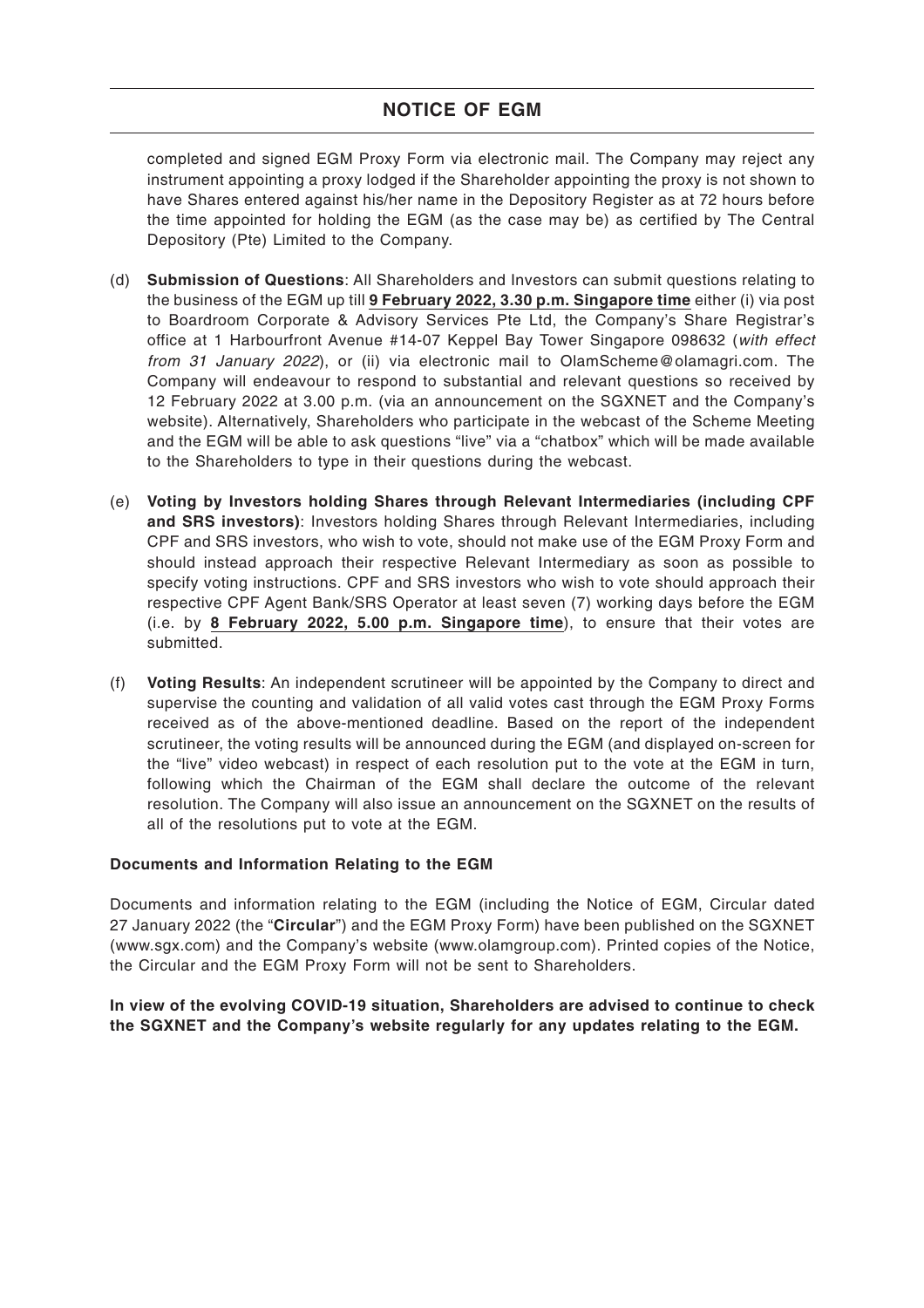## **NOTICE OF EGM**

## **NOTICE OF EXTRAORDINARY GENERAL MEETING**

NOTICE IS HEREBY GIVEN that the EGM will be conducted wholly by electronic means on 18 February 2022, 3.30 p.m. Singapore time, or as soon thereafter following the conclusion of the Scheme Meeting to be held at 3.00 p.m. on the same day and at the same place (or its adjournment thereof), for the purpose of considering, and if thought fit, passing, the following resolutions:

**Note:** All capitalised terms in this Notice of EGM which are not defined herein shall have the same meanings ascribed to them in the Circular. Explanatory information on the resolutions can be found in the Circular.

| That pursuant to Regulation 147 of the Company's Constitution,<br>and subject to and contingent upon the Scheme being approved<br>by the requisite majority at the Scheme Meeting and the Scheme<br>becoming effective:                                                   |                                                                                                                                                                                                                                                                                                                                                                                       | Ordinary<br>Resolution 1:<br>Proposed Dividend<br>in Specie |
|---------------------------------------------------------------------------------------------------------------------------------------------------------------------------------------------------------------------------------------------------------------------------|---------------------------------------------------------------------------------------------------------------------------------------------------------------------------------------------------------------------------------------------------------------------------------------------------------------------------------------------------------------------------------------|-------------------------------------------------------------|
| (a)                                                                                                                                                                                                                                                                       | approval be and is hereby given for the Company to make<br>a distribution of some or all of the P-Notes to OFIGL by<br>way of a dividend in specie as at a time and date to be<br>determined by the Board, and                                                                                                                                                                        |                                                             |
| (b)                                                                                                                                                                                                                                                                       | the Directors and/or any of them be and are hereby<br>authorised to do all acts and things and to execute all such<br>documents as they or he or she may consider necessary,<br>desirable or expedient or in the interests of the Company to<br>give effect to the transactions contemplated and/or<br>authorised by this Resolution.                                                 |                                                             |
| That subject to and contingent upon, inter alia, the Scheme<br>being approved by the requisite majority at the Scheme Meeting<br>and the Scheme becoming effective, and the passing of Ordinary<br>Resolutions 1 and 3 and Special Resolution 4 in this Notice of<br>EGM: |                                                                                                                                                                                                                                                                                                                                                                                       | Ordinary<br>Resolution 2:<br>Proposed Disposal              |
| (a)                                                                                                                                                                                                                                                                       | approval be and is hereby given for the Proposed Disposal<br>by which OG would dispose of such number of the OFIGL<br>Shares held by it (as determined by the Directors and/or<br>the OG Directors at their discretion) in conjunction with the<br>OFI IPO; and                                                                                                                       |                                                             |
| (b)                                                                                                                                                                                                                                                                       | the Directors, the OG Directors and/or any of them be and<br>are hereby authorised to do all acts and things and to<br>execute all such documents as they or he or she may<br>consider necessary, desirable or expedient or in the<br>interests of the Company or OG (as the case may be) to<br>give effect to the transactions contemplated and/or<br>authorised by this Resolution. |                                                             |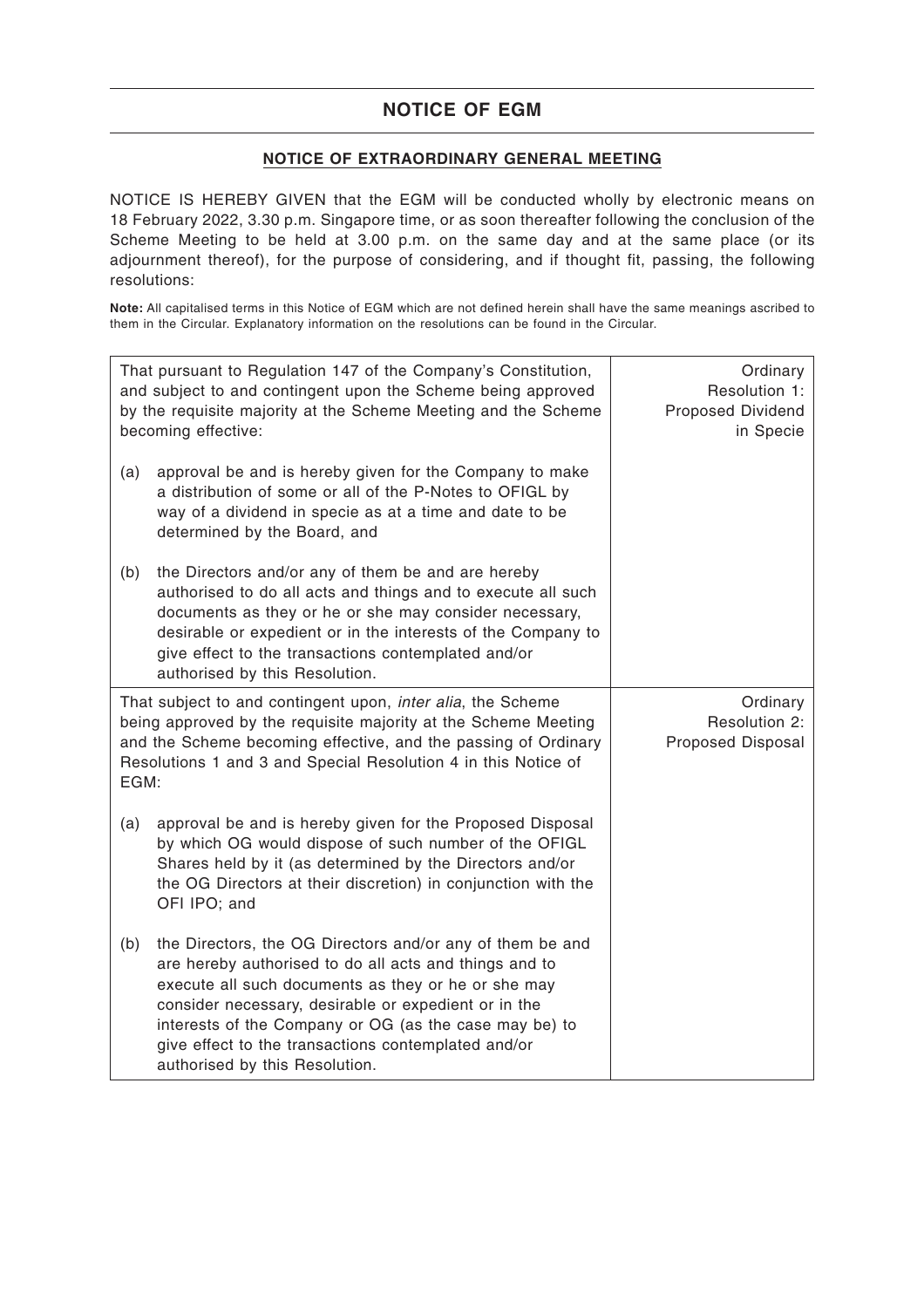# **NOTICE OF EGM**

| That subject to and contingent upon, inter alia, the Scheme<br>being approved by the requisite majority at the Scheme Meeting<br>and the Scheme becoming effective, and the passing of Ordinary<br>Resolutions 1 and 2 and Special Resolution 4 in this Notice of<br>EGM: |                                                                                                                                                                                                                                                                                                                                                                                                                                                                                                                                                                                                                                                                                                                                                                                                                                                                                                                                                                                                                                                                                                                                                                                                                                                                                                                                                                                                                                                                                           | Ordinary<br>Resolution 3:<br>Proposed Dilution                         |
|---------------------------------------------------------------------------------------------------------------------------------------------------------------------------------------------------------------------------------------------------------------------------|-------------------------------------------------------------------------------------------------------------------------------------------------------------------------------------------------------------------------------------------------------------------------------------------------------------------------------------------------------------------------------------------------------------------------------------------------------------------------------------------------------------------------------------------------------------------------------------------------------------------------------------------------------------------------------------------------------------------------------------------------------------------------------------------------------------------------------------------------------------------------------------------------------------------------------------------------------------------------------------------------------------------------------------------------------------------------------------------------------------------------------------------------------------------------------------------------------------------------------------------------------------------------------------------------------------------------------------------------------------------------------------------------------------------------------------------------------------------------------------------|------------------------------------------------------------------------|
| (a)                                                                                                                                                                                                                                                                       | approval be and is hereby given for the Proposed Dilution,<br>being an aggregate dilution/reduction of 20% or more (the<br>actual percentage to be determined by the Directors and/or<br>the OG Directors at their discretion) of OG's equity interest<br>in OFIGL (which will be a principal subsidiary of OG after<br>completion of the Scheme), resulting from the New Issue;<br>and                                                                                                                                                                                                                                                                                                                                                                                                                                                                                                                                                                                                                                                                                                                                                                                                                                                                                                                                                                                                                                                                                                   |                                                                        |
| (b)                                                                                                                                                                                                                                                                       | the Directors, the OG Directors and/or any of them be and<br>are hereby authorised to do all acts and things and to<br>execute all such documents as they or he or she may<br>consider necessary, desirable or expedient or in the<br>interests of the Company or OG (as the case may be) to<br>give effect to the transactions contemplated and/or<br>authorised by this Resolution.                                                                                                                                                                                                                                                                                                                                                                                                                                                                                                                                                                                                                                                                                                                                                                                                                                                                                                                                                                                                                                                                                                     |                                                                        |
|                                                                                                                                                                                                                                                                           | That subject to and contingent upon, inter alia, the Scheme<br>being approved by the requisite majority at the Scheme Meeting<br>and the Scheme becoming effective, and the passing of Ordinary<br>Resolutions 1, 2 and 3 in this Notice of EGM:                                                                                                                                                                                                                                                                                                                                                                                                                                                                                                                                                                                                                                                                                                                                                                                                                                                                                                                                                                                                                                                                                                                                                                                                                                          | Special<br>Resolution 4:<br><b>Proposed Capital</b><br>Reduction of OG |
| (a)                                                                                                                                                                                                                                                                       | approval be and is hereby given for the Proposed Capital<br>Reduction of OG, to be effected by way of the Proposed<br>Distribution, being a distribution in specie of all of the<br>OFIGL Shares held by OG as at the Distribution Record<br>Date to the Distribution Entitled Shareholders, on a pro rata<br>basis based on the number of OG Shares held by the<br>Distribution Entitled Shareholders as at the Distribution<br>Record Date and an exchange ratio to be determined by<br>the OG Directors in their absolute discretion, free of<br>Encumbrances and together with all rights attaching thereto<br>on and from the date the Proposed Distribution is effected,<br>except that where the OG Directors are of the view that<br>such distribution may infringe any foreign law or regulation<br>or may necessitate compliance with conditions or<br>requirements which the OG Directors, in their absolute<br>discretion, regard as onerous or impracticable by reason of<br>costs, delay or otherwise, the OG Directors reserve the<br>discretion not to distribute the OFIGL Shares to any<br>Distribution Entitled Shareholders whose registered address<br>as at the Distribution Record Date for the service of notice<br>or other documents is outside Singapore ("Distribution<br>Overseas Shareholders"), and, subject to compliance with<br>applicable laws and regulations, such OFIGL Shares shall<br>be dealt with in the manner set out in paragraph (b) below; |                                                                        |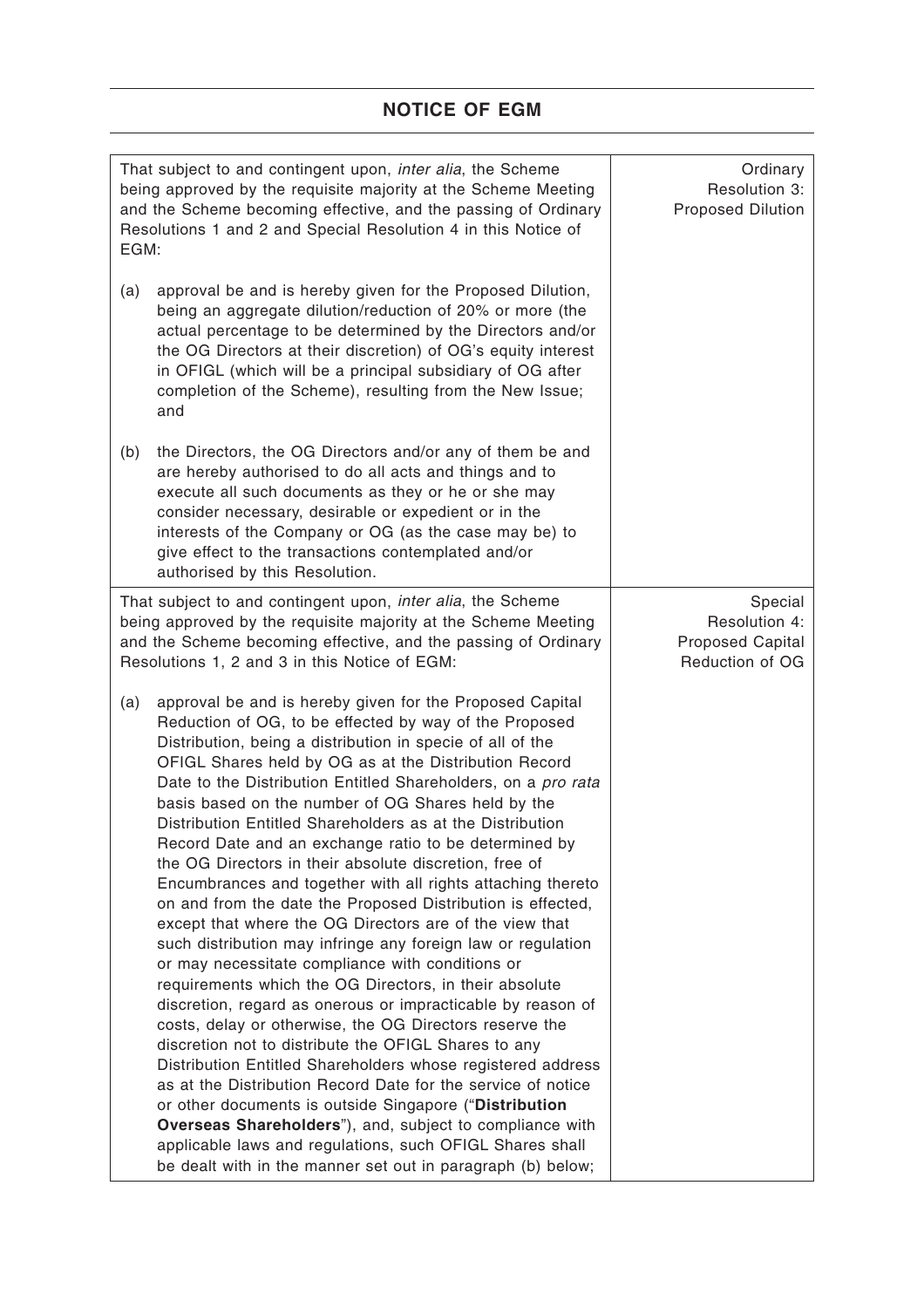| (b) | where the OG Directors decide not to distribute the OFIGL<br>Shares to any Distribution Overseas Shareholders, approval<br>be and is hereby given for the OFIGL Shares which would<br>otherwise have been distributed to such Distribution<br>Overseas Shareholders pursuant to the Proposed<br>Distribution to be transferred to such person(s) as the OG<br>Directors may appoint, to sell the OFIGL Shares at such<br>times and prices as such person(s) may determine at their<br>discretion and thereafter to distribute the aggregate net<br>proceeds (after deducting all relevant dealings and other<br>costs and expenses) proportionately among such<br>Distribution Overseas Shareholders according to their<br>respective entitlements to the OFIGL Shares to which they<br>would otherwise have become entitled pursuant to the<br>Proposed Distribution, Provided always that if for any<br>reason whatsoever OFIGL Shares to which the Distribution<br>Overseas Shareholders would otherwise have been entitled<br>pursuant to the Proposed Distribution are unable to be so<br>sold, the Distribution Overseas Shareholders may not<br>receive any OFIGL Shares or proceeds of sale thereof; |  |
|-----|--------------------------------------------------------------------------------------------------------------------------------------------------------------------------------------------------------------------------------------------------------------------------------------------------------------------------------------------------------------------------------------------------------------------------------------------------------------------------------------------------------------------------------------------------------------------------------------------------------------------------------------------------------------------------------------------------------------------------------------------------------------------------------------------------------------------------------------------------------------------------------------------------------------------------------------------------------------------------------------------------------------------------------------------------------------------------------------------------------------------------------------------------------------------------------------------------------------|--|
| (c) | approval be and is hereby given for the OG Directors to, in<br>their absolute discretion, apply for extension of time from<br>the Registrar of Companies and/or the Court for the<br>purpose of lodging the order of the Court approving the<br>Proposed Capital Reduction of OG with the Registrar of<br>Companies within the prescribed time frame under the<br>Companies Act; and                                                                                                                                                                                                                                                                                                                                                                                                                                                                                                                                                                                                                                                                                                                                                                                                                         |  |
| (d) | the Directors, the OG Directors and/or any of them be and<br>are hereby authorised to do all acts and things and to<br>execute all such documents as they or he or she may<br>consider necessary, desirable or expedient or in the<br>interests of the Company or OG (as the case may be) to<br>give effect to the transactions contemplated and/or<br>authorised by this Resolution.                                                                                                                                                                                                                                                                                                                                                                                                                                                                                                                                                                                                                                                                                                                                                                                                                        |  |

By Order of the Board

Michelle Tanya Kwek Company Secretary Singapore

Date: 27 January 2022